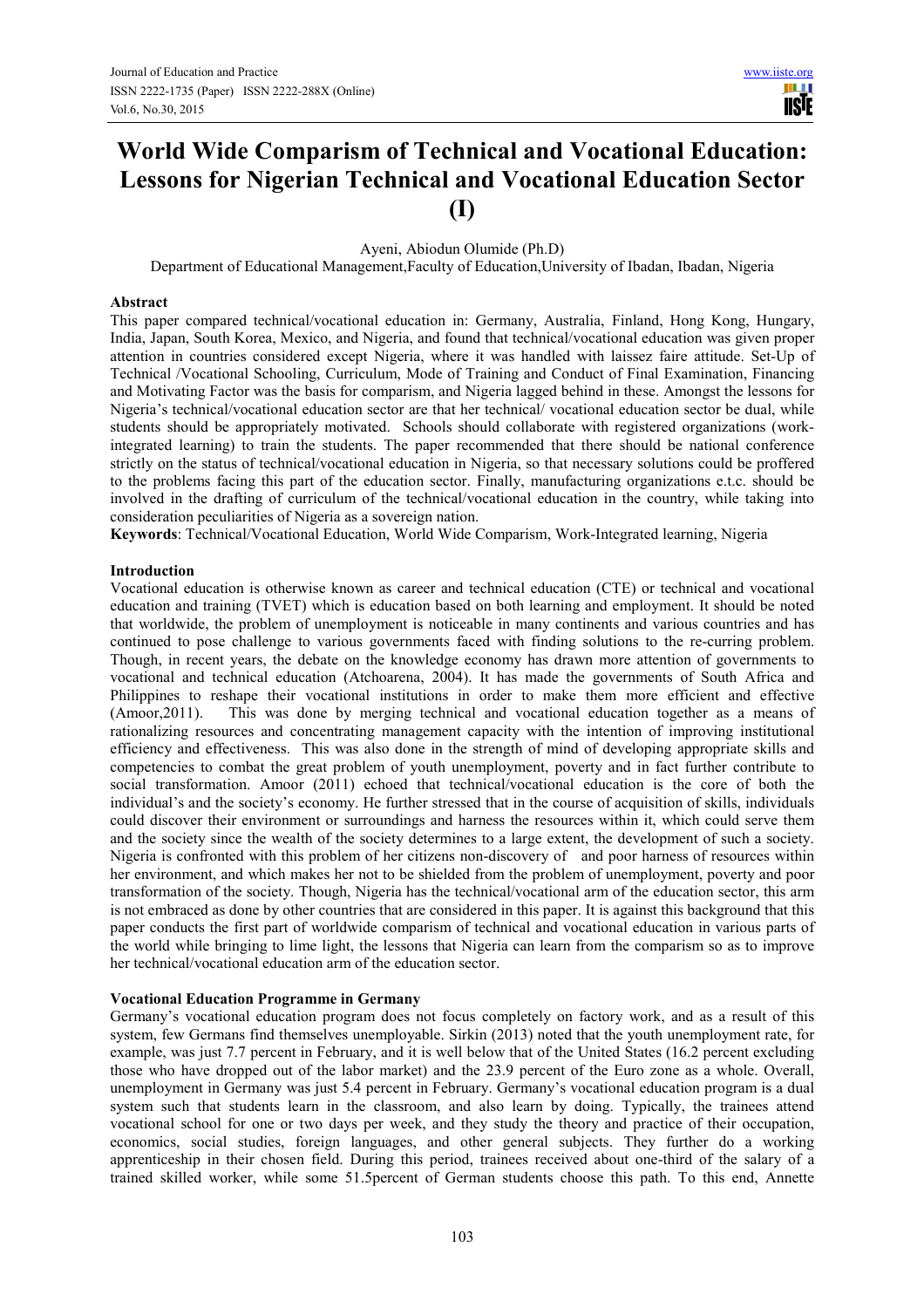Schavan, the German Federal Minister of Education as at 9<sup>th</sup> May, 2012 made known that the combination of theoretical courses and practical application in the workplace (work-integrated learning) has made vocational training a successful model of the German education system. Vocational school in Germany ends with a final examination, which is held by the relevant competent body, and examining bodies such as: Chamber of Trades and Handicrafts, the Chamber of Industry and the Chamber of Commerce, the Bar Association and the Schools of Administration. Sirkin (2013) further informed that about 60 percent of school leavers opt for vocational training, and currently, there are half a million people in an apprenticeship.

# **Vocational Education in Australia**

In Australia, vocational education and training is mostly post-secondary and provided through the vocational education and training (VET) system by registered training organisations. However, some senior schools do offer school-based apprenticeships and traineeships for students in years 10, 11 and 12. This system encompasses public, Technical and Further Education (TAFE) Institutes, and private providers in a national training framework consisting of the Australian Quality Training Framework, Australian Qualifications Framework and Industry Training Packages that is responsible for the definition of the assessment standards for the different vocational qualifications.

The Australia's apprenticeship system includes both traditional apprenticeships in traditional trades and "traineeships" in other more service-oriented occupations. It needs be realized that both (apprenticeships and traineeships) involve a legal contract between the employer and the apprentice which provides a combination of school-based and workplace training (work-integrated learning). With respect to apprenticeships, it typically last three to four years, while traineeships last only one to two years. Both apprentices and trainees receive a wage which increases as they progress (Hoeckel and Schwartz, 2010). There is a national recognition for the vocational training in Australia because the assessments and awards of any one registered training organisation must be recognised by all others and the decisions of any state or territory training authority must be recognised by other states and territories, which gave room for national portability of qualifications and units of competency.

One fundamental and crucial attribute of the training package (which accounts for about 60% of publicly funded training and almost all apprenticeship training) is that the content of the vocational qualifications is theoretically defined by industry and not by government or training providers. To this end, a training package is "owned" by one of the 11(eleven) Industry Skills Councils that are responsible for developing and reviewing of the qualifications.

The National Centre for Vocational Education Research (NCVER) (Hoeckel, and Schwartz, 2010) is known as a not-for-profit company that is owned by the federal, state and territory ministers responsible for training. It is responsible for collecting, managing, analysing, evaluating and communicating research and statistics about vocational education and training (VET). In Australia, the boundaries between vocational education and tertiary education are in fact becoming more blurred because a number of vocational training providers offer specialised Bachelor degrees in specific areas that are not being adequately provided for by the Universities. Among the applied courses are: Equine studies, Winemaking and Viticulture, Aquaculture, Information Technology, Music, Illustration, Culinary Management and many more (Scott,2002).

## **Vocational Education in Finland**

In Finland, vocational education belongs to secondary education. Comprehensive schooling is compulsory for all students and it is of nine years. Most students have the option of attending either a high school otherwise called "lukio" or the vocational school. The high school is an institution that prepares students for tertiary education. Both forms of secondary education last three years, and give a formal qualification to get admitted into the university or the Finnish polytechnics (otherwise called ammattikorkeakoulu). In certain fields such as the police school, air traffic control personnel training, the entrance requirements of vocational schools include completion of the *lukio*, thus causing the students to complete their secondary education twice.

In Finland, the education in vocational school is free, while students from low-income families are qualified for a state student grant. Further, the curriculum is principally vocational, and the academic part of the curriculum is adapted to the needs of a given course. The vocational schools are mostly maintained by metropolis/city. Upon completion of the secondary education, a student can be admitted into the higher vocational schools (*ammattikorkeakoulu*, or *AMK*) or universities. Further, it is also possible for a student to choose both lukio and vocational schooling, which lasts usually from 3 to 4 years.

## **Vocational Education in Hong Kong**

Vocational education in Hong Kong, is usually for post-secondary 3, 5 and 7 students, and the Hong Kong Institute of Vocational Education (IVE) provides training in nine different vocational fields namely: Applied Science; Business Administration; Child Education and Community Services; Construction; Design; Printing, Textiles and Clothing; Hotel, Service and Tourism Studies; Information Technology; Electrical and Electronic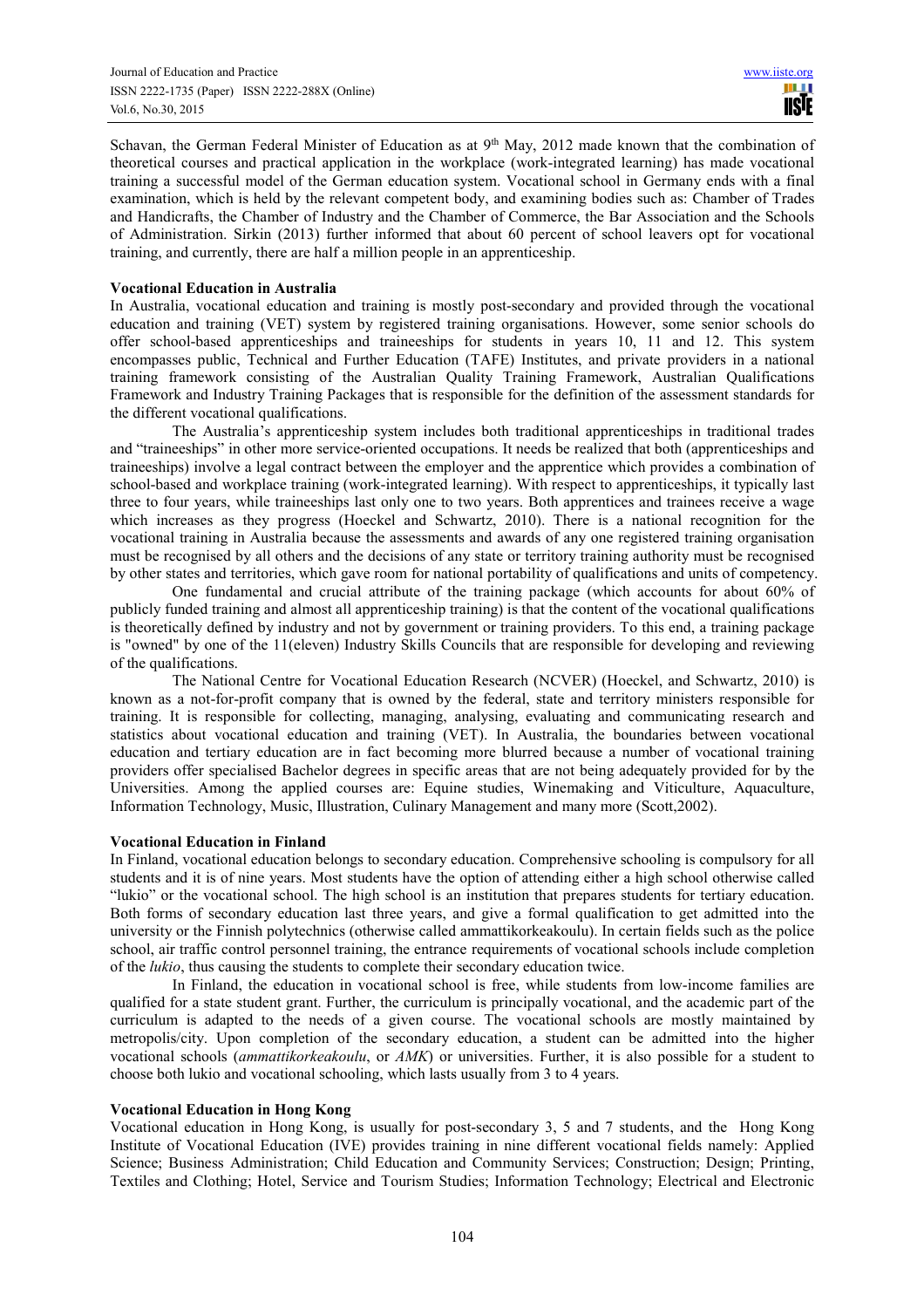Engineering; and Mechanical, Manufacturing and Industrial Engineering(Abdulkareem and Ali,2012).

## **Vocational Education in Hungary**

In Hungary, it is expected that at age fourteen, students would have completed their elementary education and then directed to one of the two types of upper secondary education, which can be (i) academic track (gymnasium) and (ii) vocational tracks. The vocational secondary schools (otherwise known as szakközépiskola) provide four years of general education and also prepare students for the maturata. These schools run curriculum that combine general education with some specific subjects, referred to as pre-vocational education and career orientation. At that point, many students enroll in a post-secondary VET programme often at the same institution and this makes such students to obtain a vocational qualification, while they may also seek entry to tertiary education.

In Hungary, vocational training schools (szakiskola) at the on-set provide two years of general education, which is combined with some pre-vocational education and career orientation. This leads students to choose an occupation, that is ran for two or three years, and they end up with a focus on occupation such as bricklaying. Students do not obtain the maturata but a vocational qualification at the end of a successfully completed programme. Demand for vocational training schools, both from the labour market and among students, has declined while it has increased for upper secondary schools delivering the maturata.

# **Vocational Education in India**

Vocational educational training in India is provided on both the full-time as well as part-time basis. The Fulltime programs are generally offered through the Industrial Training Institutes (I.T.Is). The nodal agency for granting the recognition to the I.T.I.s is NCVT, which is under the Ministry of Labour, under the Government of India. The part-time programs are offered through State Technical Education Boards or Universities that also offer full-time courses. Vocational training has been found successful in India only in Industrial Training Institutes and especially in engineering trades. There are many private institutes in India which offer courses in vocational training and finishing, though, most of them have not been recognized by the Indian government. India has taken the lead in vocational training in Film and Television, and Information Technology, Audio Production and Recording. Maharashtra State Government also offers Vocational Diplomas in various trades. It should be noted that all the state governments in India run vocational schools. For example, in Kerala, there are 389 vocational schools and there are 42 different courses that are ran among which are: Commerce and Business, Tourism, Agriculture, Automobile, Air conditioning, Live stock management, Laboratory Technician, Agriculture and so on.

# **Vocational Education in Japan**

The Japanese vocational schools are also known as *senmon gakkō* (専門学校). They are component of Japan's higher education system. They are two-year schools that many students study at after completion of high school (although it is not always required that students graduate from the high school). Some have a wide range of majors, others only a few majors and some examples are Computer Technology, Fashion and English.

# **Vocational Education in South Korea**

In South Korea, there are five fields that programmes are offered and these are: agriculture, technology/engineering, commerce/business, maritime/fishery, and home economics. In principle, all students in the first year of high school (otherwise known as 10th grade) follow a common national curriculum. In the second and third years (11th and 12th grades) students offered courses relevant to their specialisation. In some programmes, students may participate in workplace training through co-operation between schools and the local employers (work-integrated learning). Currently, the South Korean government now pilots Vocational Schools in which workplace training is an important part of the programme and approximately half of all vocational high schools are private. Private and public schools operate according to similar rules because for example, they charge the same fees for high school education, with an exemption for poorer families.

It needs be reiterated that the number of students in vocational high schools has decreased, from about half of students in 1995 down to about one-quarter in 2006. In order to make vocational high schools more attractive, by April 2007, the Korean government changed the name of vocational high schools into professional high schools. With the change of the name, the government also facilitated the entry of vocational high school graduates to colleges and universities, and this motivated the beneficiaries to still embrace technical /vocational education.

By 2007, most vocational high school students proceeded into tertiary education and 43% transferred to junior colleges while 25% were admitted into the university. At tertiary level, vocational education and training is provided in junior colleges (two and three year programmes) and at polytechnic colleges. Education at junior colleges and in two-year programmes in polytechnic colleges leads to an award of the Industrial Associate Degree (IAD). Polytechnics also provide one-year programme for craftsmen and master craftsmen and short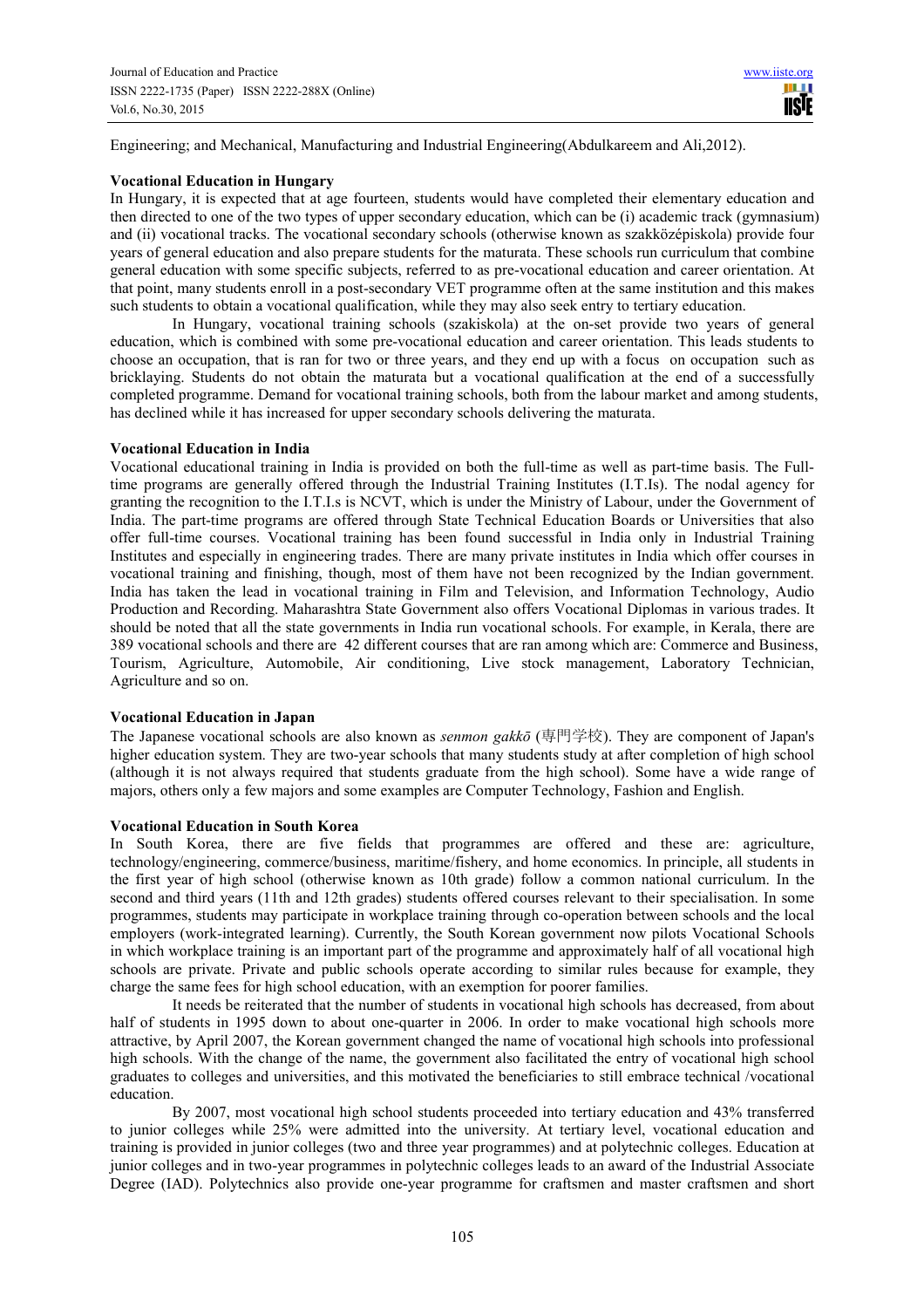programmes for employed workers. The requirements for admission to these institutions are in principle the same as those in the rest of tertiary sector (on the basis of the College Scholastic Aptitude Test) but candidates with vocational qualifications are given priority in the admission process. Junior colleges have expanded rapidly in response to demand and in 2006 enrolled around 27% of all tertiary students.

95% of junior college students are in private institutions. Fees charged by private colleges are approximately twice those of public institutions. Polytechnic colleges are state-run institutions under the responsibility of the Ministry of Labour and government funding keeps student fees much lower than those charged by other tertiary institutions. Around 5% of students are enrolled in polytechnic colleges.

# **Vocational Education in Mexico**

In Mexico, both federal and state governments are responsible for the administration of vocational education. Federal schools are funded by the federal budget, in addition to their own funding sources. The state governments are responsible for the management of decentralised institutions, such as the State Centres for Scientific and Technological Studies (CECyTE) and Institutes of Training for Work (ICAT). These institutions are funded 50% from the federal budget and 50% from the state budget. The state governments also manage and fund "decentralised institutions of the federation", such as CONALEP schools.

Compulsory education (including primary and lower secondary education) is completed at the age of 15 and about half of those aged 15-to-19 are enrolled into full-time or part-time in education. All programmes at upper secondary level require the payment of a tuition fee.

The upper secondary vocational education system in Mexico includes more than a dozen subsystems (administrative units within the Upper Secondary Education Under-secretariat of the Ministry of Public Education, responsible for vocational programmes) which differ from each other to varying degrees in content, administration, and target group. The large number of school types and corresponding administrative units within the Ministry of Public Education makes the institutional landscape of vocational education and training complex by international standards.

Vocational education and training provided under the Upper Secondary Education Under secretariat includes three main types of programme:

(a)"Training for work" (formación para el trabajo) courses at ISCED 2 level are short training programmes, that lasts between 3 to 6 months. The curriculum run here includes 50% of theory and 50% of practice. After completing the programme, students may go into the labour market. This programme however does not provide direct access to tertiary education. Those who complete lower secondary education may choose between two broad options of vocational upper secondary education at ISCED 3 level. Both programmes normally take three years to complete and offer a vocational degree as well as the baccalaureate, which is required for entry into tertiary education.

(b)The title "technical professional – baccalaureate" (profesional técnico — bachiller) is offered by various subsystems though one subsystem (CONALEP) and it includes two thirds of the students. The programme runs curriculum that involves 35% of general subjects and 65% of vocational subjects. Students are required to complete 360 hours of practical training.

(c)The programme awarding the "technological baccalaureate" (bachillerato tecnológico) with the title "professional technician" (técnico professional) is offered by various subsystems. It includes curriculum comprised of more of general education and less of vocational education. In that wise, it has 60% of general subjects and 40% of vocational subjects.

## **Vocational Education in Nigeria**

Before the advent of formal education, technical and vocational education thrived in the areas of fishing, leatherwork, weaving, carving and so on. In fact, the apprenticeship was used to enable children understudy some occupations, so Abiri (2003) concluded that traditional education among the various ethnic groups in Nigeria was training along technical and vocational lines. The introduction of western education did not give enough attention to the originally ran technical and vocational education, rather embraced of the skills of reading, writing and arithmetic which were the skills needed by the colonial masters. Owolabi (2003) informed that an education ordinance enacted in1882 totally neglected technical and vocational education and this affected the supply of needed technical manpower for the country.

The Nigerian government in her bid to encourage technical education established Technical colleges that offered practical education for the acquisition of skills as well as basic scientific knowledge. Pre-vocational are at the post-primary, while vocational schools are at the Technical colleges and the Technical Teacher Colleges at the post-secondary are some technical institutions. In Nigeria, the provision exists for students that are interested in technical education to either leave for the technical school after the primary school education, after the Junior Secondary School (JSS) level or after the Senior Secondary School (SSS) level of secondary education. Though, it is the responsibility of the government to take care of provision of technical education,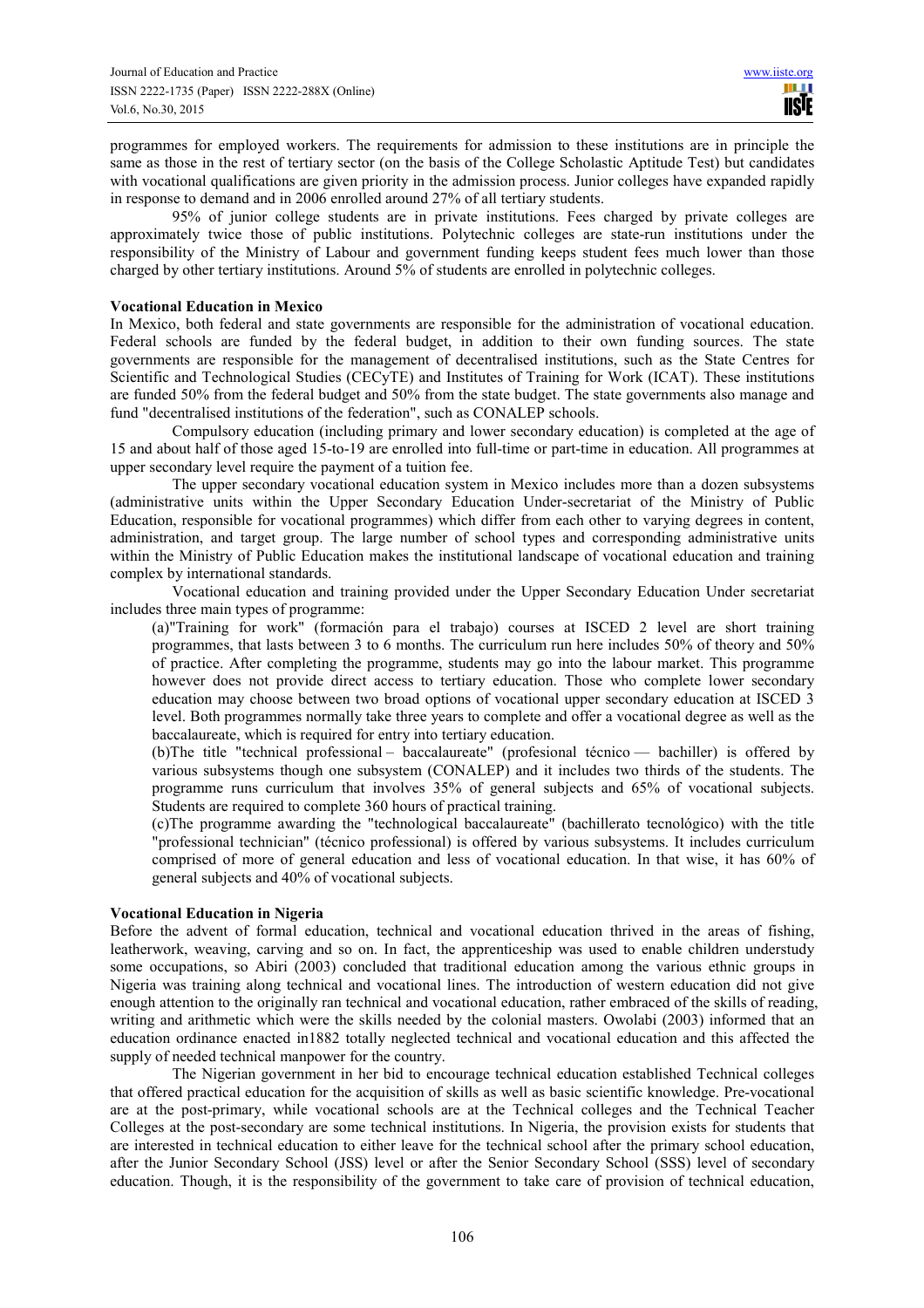while every state is required to have at least one institution running advanced crafts courses with an emphasis on the training of technical teachers. Every local government too in the country is expected to have a functional technical school. But in reality, not all local governments have technical schools in Nigeria (http://nigeria.thebeehive.org/content/931/2152). Dike (n.d.) noted that while technical and vocational education has continued to thrive in many societies. Nigeria has neglected this aspect of education. Consequently, the society lacks skilled technicians: bricklayers, carpenters, painters and auto mechanics; laboratory and pharmacy technicians, electrical/electronic technicians and skilled vocational nurses, etc) and in fact, every facet of the economy has been affected by lack of skilled technicians.

# **Comparism of Technical and Vocational Education World Wide**

The paper is in two parts. This is the first part which compares technical/vocational education in: Germany, Australia, Finland, Hong Kong, Hungary, India, Japan, South Korea, Mexico, and Nigeria. The technical/vocational education of these countries was compared with that of Nigeria so that some lessons can be drawn out for Nigeria to learn from these countries. The comparism /analytical processes were done with these: (i) Set-Up of Technical /Vocational Schooling (ii) Curriculum(iii) Mode of School Training and Conduct of Final Examination (iv) National Recognition of Vocational Schooling Award (v) School Financing (vi) Motivating Factor as guide and are discussed below:

# **(i)***Set-Up of Technical /Vocational Schooling*

The Germany's vocational education is "dual" in nature because students (i) learn in the class and (ii) also by doing. So, students attend vocational schools for one to two days per week and they perform working apprenticeship in various chosen fields. In Australia, vocational/technical education is mostly post secondary and the senior schools offer school-based apprenticeship in traditional trades and traineeships in service-oriented occupations for students. In Finland however, vocational/technical education belongs to the secondary education, where students have options of either attend a high school or vocational school which are both of 3years duration and whose certificate can be used for admission into either the university or polytechnic. It is the responsibility of the metropolis/city to maintain the vocational schools in Finland. In Hong Kong, the vocational education is for the post secondary 3, 5, and 7 students. Whereas in Hungary, vocational/technical education is one of the tracks of the 2 types of upper secondary school, which provides 4 years of general education, though, the vocational /technical education received little attention before the communist educational reform (http://countrystudies.us/hungary/64.htm). By 1989, Hungary has made significant efforts to reorganize its vocational education and training system so as to face the challenges of the market economy (Viktória Kis, Maria Luisa Ferreira, Simon Field and Thomas Zwick, 2008). In India, vocational /technical education is provided on both full time and part time basis. The full time programme is offered through the Industrial Training Institute, while the part time programme is offered through the State Technical Education Boards or the universities. Further, all State government run vocational schools. In Japan, technical/vocational education is component of Japan's higher education system and lasts for 2 years, while many students study after their completion of high school.

In South Korea, the government pilots the vocational schools whose more than half are mostly privately owned. Also, both the private and public schools operate according to similar rules. The government of South Korea due to reduced enrolment in technical/vocational schools changed the name from Vocational High School (VHS) to Profession High School (PHS), and this motivated students to embrace technical/vocational education at the tertiary level. Vocational education is provided at Junior colleges which last for 2 years and in the Polytechnics for 1 year. In Mexico, the responsibility of administration of technical/vocational education rests on both the Federal and State government.

From above, it could be seen that various governments have shown interest in existence of technical/vocational schools, but Nigerian government have expressed **laissez faire** attitude in the provision of technical/vocational education. This is because there is the provision for students that are "**interested"** clause in technical/vocational education in Nigeria. Further, the government is said to have responsibility for providing technical/vocational education, while each State **"should"** have at least one institution that runs advanced crafts courses with emphasis on the training of technical/vocational teachers. Additionally, in Nigeria, "all local governments" is expected to have functional technical school, but in reality, it is not so, because there are many local governments without a technical/vocational schools, not to even mention a "**functional technical/vocational school".** This shows Nigerian government's laissez faire attitude towards the provision of technical/vocational education for her citizens, and the nation is also paying for this poor attitude expressed towards the technical/vocational education.

# **(ii)***Curriculum*

In Germany, the students study both the theory and practice of various occupations and so a combination of theoretical and practical application in workplace made vocational training successful model in German education system. In Australia, the theoretical content is defined by industry and not by the government or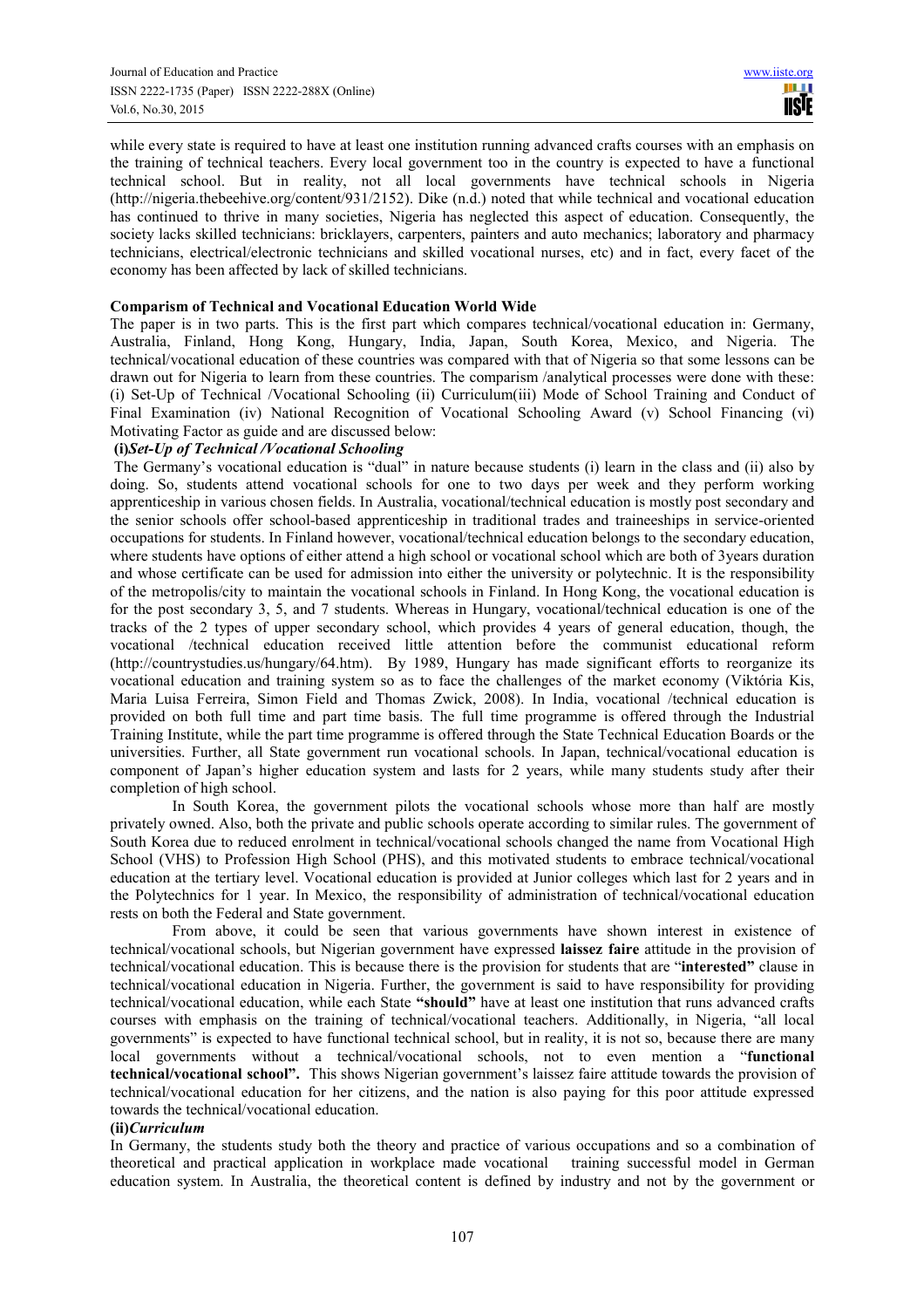training providers. In Finland however, curriculum is principally vocational while the academic part is adapted to the needs of a given course. Further, in Hong Kong, Institute of Vocational Education provides training in different fields which include: Applied Science; Business Administration; Child Education and Community Services; Construction; Design; Printing, Textiles and Clothing; Hotel, Service and Tourism Studies; Information Technology; Electrical and Electronic Engineering; and Mechanical, Manufacturing and Industrial Engineering. Hungary runs a curriculum that combines general education, pre-vocational education and career orientation. Where as in India, the technical/vocational education curriculum include: commerce and business, agriculture. But in Japan, her curriculum coverage includes: Computer Technology, Fashion and English. Further, in South Korea, her curriculum covers agriculture, technology/engineering, commerce/business, maritime/fishery and home-economics. In fact, the South Korean curriculum is related to the Indian curriculum.

In Mexico, the technical/vocational education is provided at the upper secondary education and its curriculum includes (i) training for work which enables the beneficiaries to be employed in the labour market and its curriculum consists of 50% theory and 50% of practical (ii) Technical Professional Baccalaureate that have 35% of general subjects and 65% of vocational subjects. Students at this stage must complete 360 hours of practical training (iii) Technological Baccalaureate whose curriculum is composed of more of (60%) general education and less of (40%) of vocational education. But in Nigeria, the government established technical colleges that offered practical education for acquisition of skills and basic scientific knowledge.

# (**iii)***Mode of School Training and Conduct of Final Examination*

In Germany, relevant competent body such as Chamber of Trades and Handicrafts, the Chamber of Industry and the Chamber of Commerce, the Bar Association and the Schools of Administration conducts final examination for vocational students and schools. Also in Australia, registered training organizations provide training, while there is a legal contract between the employer and the apprentice. In South Korea, and in some technical/vocational programmes, students participate in workplace training in which there is cooperation between the schools and the local employer.

# **(iv)** *National Recognition of Vocational Schooling Award*

In Australia, there is national recognition for vocational training because the assessment and awards carried out by one registered training organization is countrywide recognised in the country by both the states and the territories. There is also blurred boundaries between vocational and university education in Australia. This is because technical education providers provide training in the area that universities are not providing their own training.

## **(v)** *School Financing*

In Finland, technical/vocational schooling is provided free of charge, while students from low-income families receive State student grant. In South Korea, the fees that are charged by private colleges are twice that of the publicly owned institutions. In Mexico, the federal and state government administered vocational institutions. The federal government funds the institutions to the tune of 50% from the federal budget, while the states also finance the technical institutions from their budget to the tune of 50% from their own budget too. In Nigeria, the federal government provides funds for her own institutions, while the states are also responsible for the funding of their own institutions. Private school owners are also responsible for the funding of their respective technical/vocational schools/colleges.

## **(vi)** *Motivating Factor*

In Germany, the students receive one-third salary of a trained skilled worker in the course of his/her training, while in Australia too, the apprentices and trainees receive a wage which increases as the student progress on the training. Nigeria does not have this sort of incentive for the beneficiaries of the technical/vocational institutions.

## **Lessons for Nigerian Technical and Vocational Education Sector**

Nigeria can make her technical/vocational education sector to be a dual type as done by Germany such that students learn in the classroom, and also they learn by doing. The trainees will attend vocational school one or two days per week and study the theory and practice of their preferred occupation. Trainees also do a working apprenticeship in their chosen field, and they should receive about one-third of the salary (or as determined appropriate by the government) of a trained skilled worker. Nigeria can collaborate with some registered organizations and there should be a legal contract between the employer and the apprentice and provide a combination of school-based and workplace training. There should be financial reward that should progress as the training progresses for the trainees, while there should also be a national recognition for the vocational training as it is in Australia. This is to ensure that the certificate awarded by any training organization should be recognised by other established organisations and states. In Finland, vocational schooling is free, while students from low-income families are qualified for a state student grant. Nigeria can adopt this method by determining and caring for students from low-income families. Nigeria needs to adopt a workplace training through which there will be co-operation between schools and the local employers (work-integrated learning) as it happens in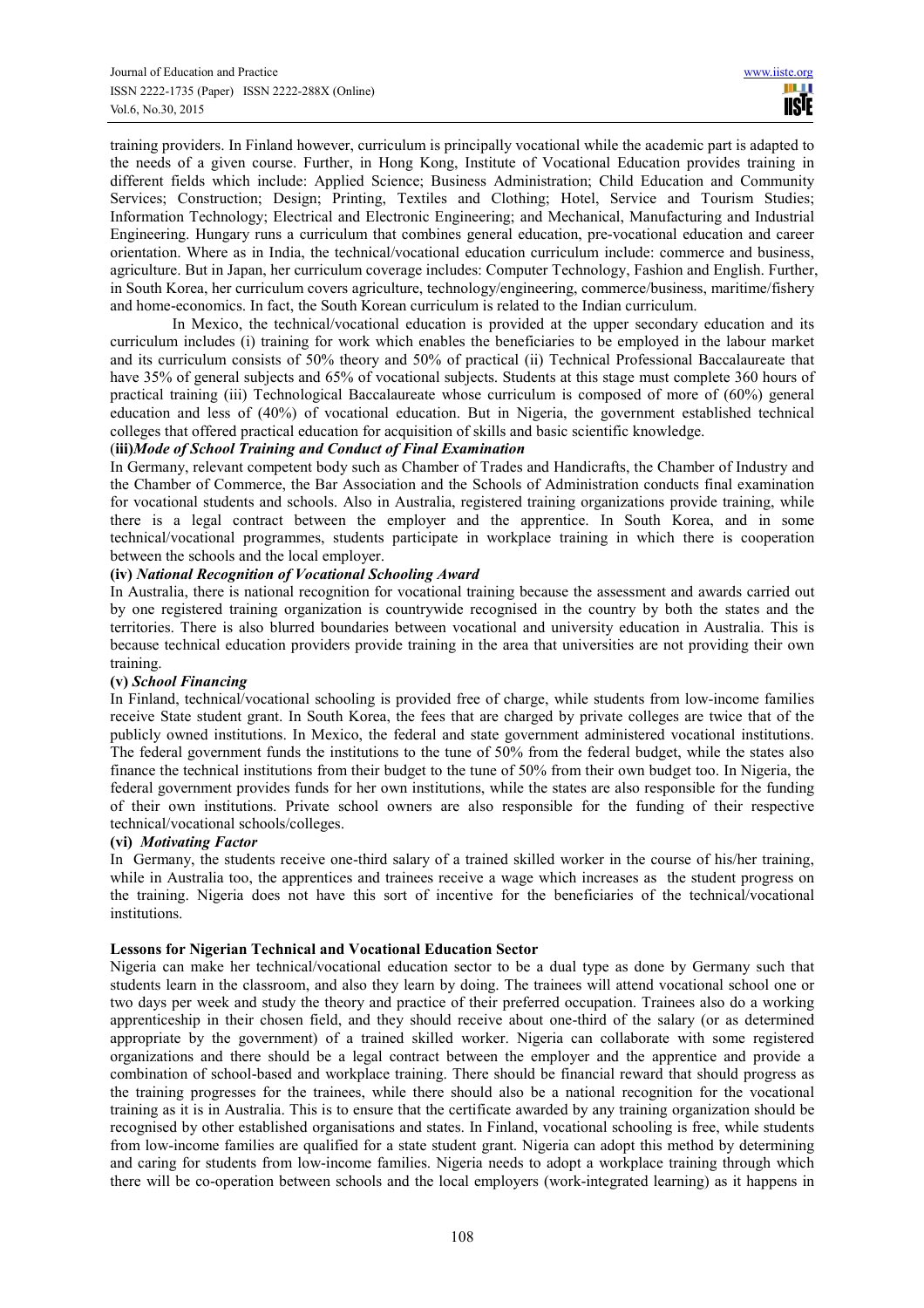South Korea.

In summary, this article is the first part of the two parts article on the topic "world wide comparism of technical and vocational education: lessons for Nigerian technical and vocational education sector(l)". The paper compared the technical /vocational education of the various countries worldwide. Among the countries compared in this first part of the paper are: Germany, Australia, Finland, Hong Kong, Hungary, India, Japan, South Korea, Mexico, and Nigeria. The paper found that incentives were developed and trainees willfully attended the vocational colleges. But Nigeria lagged behind these countries, and the government makes little effort at encouraging youths to take to technical/Vocational schooling.

# **Conclusion**

In conclusion, Nigeria's Technical/vocational education has not been properly addressed, compared to other countries of the world considered in this first part of the paper. This is because it is the government that is saddles with the responsibility of setting up technical/vocational institution which even is not embraced by many Nigerian parents. This is because most parents do not want their wards to attend vocational/technical colleges which they viewed as an aberration. Though, these days, there are some individuals that now establish vocational/technical colleges, but it is with the politically done to win the mandates of the masses they expect to vote for them during any election year. Hungary was found to have made significant efforts to reorganize its vocational education and training system so as to face the challenges of the market economy, but Nigeria has not made such an effort. The curriculum run by technical/vocational colleges in Nigeria is strictly determined by the government, whereas in some other countries like Australia, the theoretical content is defined by industry and not by the government or training providers. In Mexico, its curriculum includes training for work which enables the beneficiaries to be employed in the labour market and it consists of 50% theory and 50% of practical. In terms of national recognition, Nigeria has non, while Australia made provision for such. This is to the extent that there is also blurred boundaries between vocational and university education in Australia. Funding of technical/vocational colleges are done in Nigeria by respective school owners. Whereas in Mexico, there is joint funding of such schools by both the federal and state governments. Nigeria has no motivating factors put in place for the beneficiaries of the technical/vocational colleges, while some other countries had. Despite the fact that some countries have put in place proper channel(s) of ensuring that her citizens embrace technical /vocational education, Nigeria is still lagging behind.

## **Recommendations**

It is hereby recommended that Nigeria should re-visit her technical/vocational education policy so that, it can be re-drafted to incorporate attractive incentive/enticement/inducement/encouragement as it happens in German and Australian settings. This will be an **encouraging enterprise** to great number of Nigerian youths who are expected to embrace it and attend the technical/vocational colleges. Nigerian educational policy should be readdressed so that technical/vocational education can be entrenched into the policy from the on-set of schooling. There should be a national conference strictly on the state of technical/vocational education in Nigeria. This will give room for proper scrutiny/pore over/analysis/dissect of the current state of this aspect of education, and meaningful solutions will be found. Nigeria should work at making sure that relevant organizations (manufacturing e.t.c.) are highly involved in the drafting of curriculum of the technical/vocational education in the country, while taking into consideration some peculiarities about Nigeria as a sovereign nation. This will ensure a fruitful re-worked on Nigeria's technical/vocational curriculum to really work for Nigeria and not just copying what other nations are doing.

## **References**

Abdulkareem, I. and Ali, M. (2012).Vocational education and poverty reduction: a tool for sustainable development. *Developing Country Studies*, Vol.2, No.2, 67-73

- Abiri, J.O.O. (2003). *Perspectives on history of education in Nigeria*. Ibadan: Emola-Jay Communications, Inc., Editorial page v
- Amoor S.S.(2011). The Challenges of Vocational and Technical Education Programme in Nigerian Universities. Retrieved on 22 Feruary, 2015 from: https://www.google.com/url?sa=t&rct=j&q=&esrc=s&source=web&cd=1&cad=rja&uact=8&ved=0C B0QFjAAahUKEwjioc\_hhfnHAhVHbxQKHQcuDsw&url=http%3A%2F%2Fabu.edu.ng%2Fpublicat ions%2F2011-07-08 143251\_4831.doc&usg=AFQjCNGLtv3yXALuG4Gj0sMhhh 5KBC7hA&bvm=bv.102537793,d.d24
- Atchoarena, D. (2004): Exploring Vocational Education Reforms. International Institute for Educational Planning, *Newsletter*.Vol. xxii, No. 3, July, pp. 1